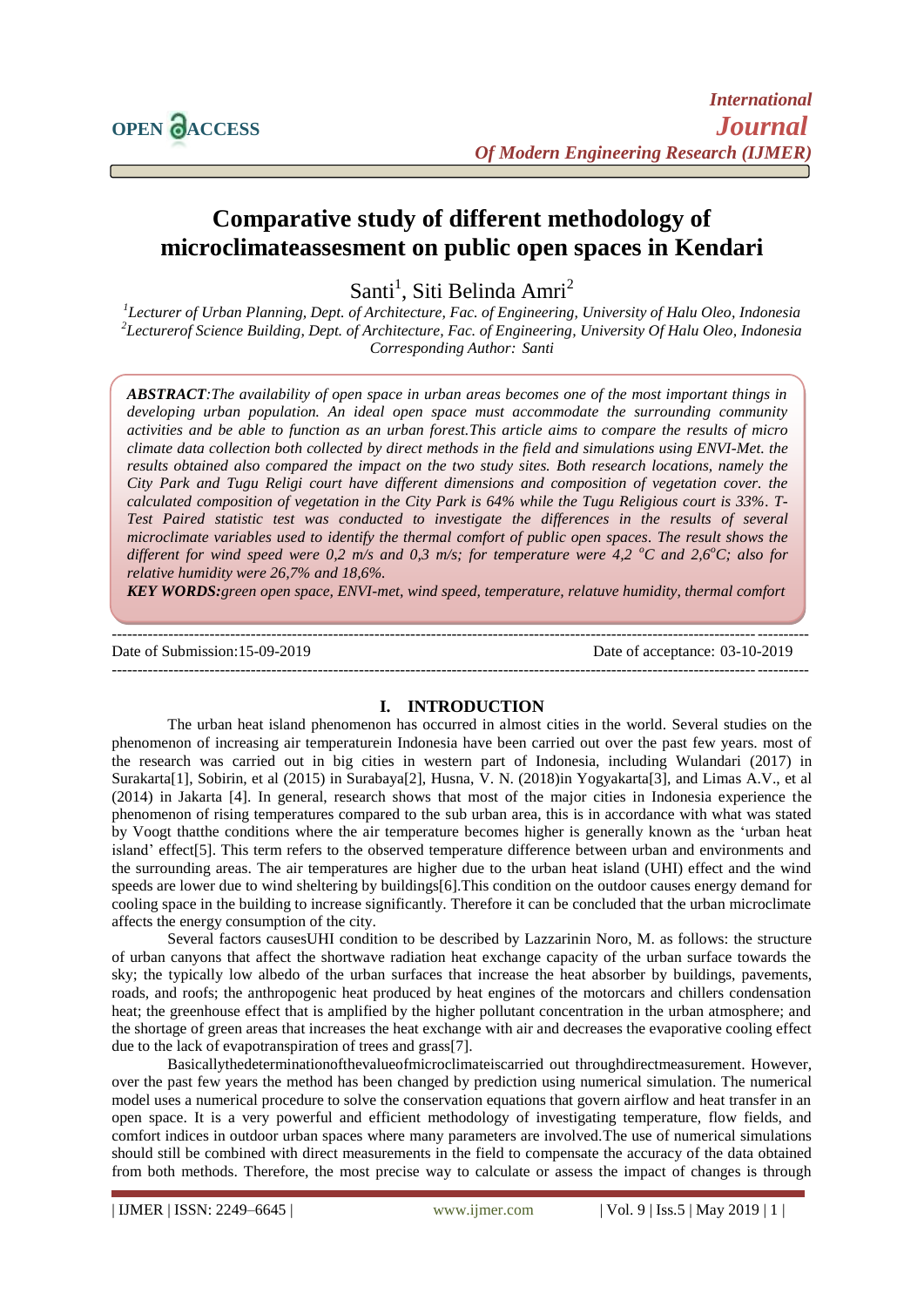numerical methods, although there already are several models that can deal with the complexity of urban structures and even take into account human thermal comfort[7]. This complex thermal environment is relevant to human well-being and health due to a close relationship between thermoregulatory mechanism and circulatory system[8]. A complete application of thermal indices of the energy balance in the human body gives detailed information on the effect of the thermal environment on humans (VDI 1998).

Microclimate is a climatic condition in a space that is very limited to a limit of approximately two meters above ground level. Microclimate is a climate in a small space that is influenced by several factors, such as forests, swamps, lakes, and human activities[9].One of the problems of microclimate in urban areas faced by urban planners is the condition of thermal comfort in the outdoor.

In tropical climates, one of the characteristics is the discomfort felt during the daytime. It is very important to know the handling of the microclimate in oudoor area, including how to create a cooling effect through the use of elements of outdoor. Basically there are six factors that must be considered in the adaptive planning of microclimate conditions, namely environmental factors consisting of air temperature; relative humidity, wind speed, mean radiant temperature and personal factors in humans which include clothing insulation and type of activity.Environmental influences on microclimate for example on air temperature, soil temperature, wind direction speed, radiation intensity received by a surface, and air humidity (Holton, 2004).

There are several studies that identify and compare the results of microclimate indicators through field measurement methods and ENVI-met simulations including research by Elnabawi et al which evaluates the use of measurement methods and model simulations in two regional forms in Cairo. One of the results of the study referred to the use of ENVI-met as an alternative method in gathering outdoor meteorology information in an area to support measurement methods in the field[10].

This study aims to examine the use of two methods in micro climate data collection in two regions that have different characteristics of vegetation in Kendari. In this paper the simulation uses ENVI-met simulation in open space model to obtain micro-climate indicator values which will then be investigated for comparation with results obtained through field measurements.Calibration of these predictive models is necessary to verify their applicability in outdoor spaces. Usually, the calibration method adopted is experimental inductive (i.e., field research of microclimatic variables and subjective answers), and deductive with simulation of predictive models [11].

## **II. MATERIAL AND METHODS**

#### **2.1 Description of Study Area**

The study was conducted in Kendari, the capital of province of Southeast Sulawesi, Indonesia. Kendari astronomically located at the southern part of the equator is between 30 54` 30``-40 3`11`` South Latitude and stretches from west to east between 1220 23`-1220 39` East Longitude. As in other regions in Indonesia, Kendari is an area with a tropical climate that experiences two seasons, dry season and rainy season. According to data obtained from the Kendari Maritime Station's Meteorology, Climatology and Geophysics Agency Station in 2017 the maximum air temperature is at  $33^{\circ}$ C and the minimum air temperature is  $23.1^{\circ}$ C, the average air humidity is 83.67%. Meanwhile, the average wind speed in the same year reached 4.86 knots.Several preliminary studies reveal that Kendari has an upward trend in the temperature condition over the past few years. In 2010, the average air temperature in Kendari was recorded at 24<sup>o</sup>C while in 2016 increase at 28<sup>o</sup>C. In compared to sub urban where minimal infrastructure is built, cities and suburbs can show different air temperatures. The average air temperature in Kendari suburbs in 2017 is  $27^{\circ}$ C or lower by 1<sup>o</sup>C. This is in line with statements about the UHI phenomenon in urban areas where the air temperature in urban areas will be higher than the surrounding areas.

Nowadays, Kendari residents have only 11 public open space areas that are commonly used for outdoor activities, this public open space is spread out at several districs in Kendari.The object of the study is two public open space areas in Kendari, City Park and the square of City Monument Although the two locations are next to each other, the management of these public spaces is different. The City Park is managed by the Kendari City government, while the City Monument court is managed by the Southeast Sulawesi Provincial government.



**Figure 1:**Study area: A (City Park), B (square of City Monument)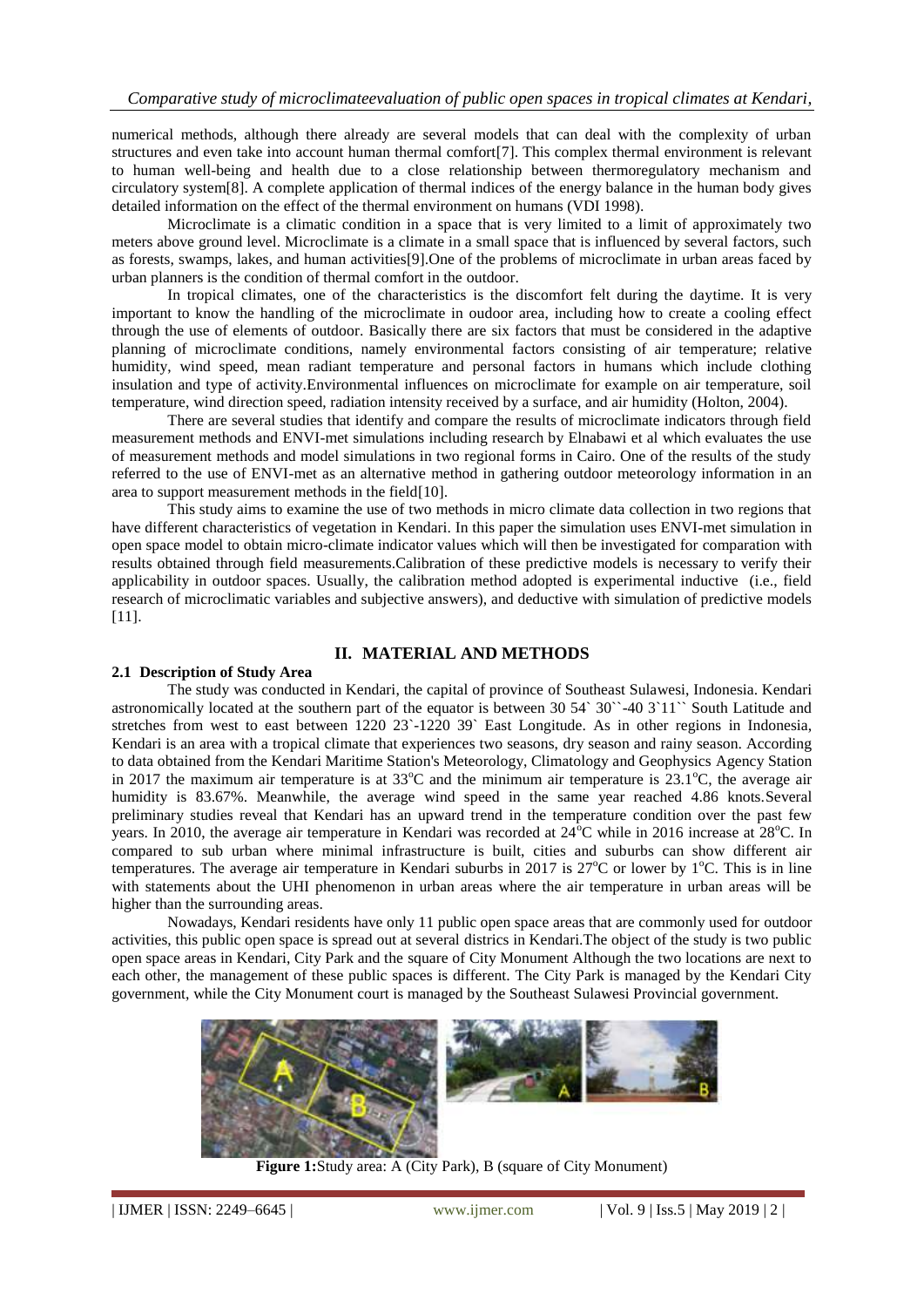Based on data processing from Google Earth, the City Park area reaches  $\pm$  6 hectares. Meanwhile the the area in the square of City Monument is limited to  $\pm$ 7 hectares because some parts inside the square are converted into road accessthat are often traversed by vehicles and not used by people for outdoor activities, so that some of these areas are not counted into the area of the area under study.The types of land cover are for example: impervious materials (tiles, asphalt and concrete), pervious material (paving blocks) and natural cover (soil and grass). These types of land cover allow different rates of permeability for underlying soil, affecting the temperature of the ground.Research data from field assesment was collected from several measuring instruments. Microclimate data such as ambient temperature, relative humidity, and wind speedwere obtained by usingmeasuring instrument.

## **2.2 Microclimate Field Measurement**

The research was carried out in 4 stages. First, empirical measurements to determine the existing microclimate conditions at the research location. Data collection is carried out using measuring instruments to measure wind speed, air temperature and relative humidity. The tools used are several multi-environment meter units. Data collection was carried out on October 4, 2018. On that day, the sky condition was clear (clear sky). The timing of microclimate data retrieval in October was based on the results of weather data analysis from the Meteorology and Geophysics Agency of Kendari City in the past few years, the results showed that the hot months were around September and October. In addition, the data collection time is carried out during the day around 12:30 to 14:00 puku. these times are the times when solar radiation reaches its peak. From some of these considerations, it can be obtained the value of microclimate in extreme summer weather conditions.The data was measured from 1.5 m above the surface and at least 1.5 m from the material's perimeter (Asaeda, Ca, &Wake, 1996).

In addition to micro climate data, data on components of public open space landscapes is also needed. These data include the first: the type and order of vegetation that grows, including the distance between vegetation, type of vegetation (height and density of leaves); both types of ground cover material, including types of natural and artificial materials, area of material cover; the three types and dimensions of buildings that are inside the research location. Landscape component data is needed for making simulation models at the next stage.

### **2.3Microclimate ENVI-Met Simulation**



**Figure 2**: Envi-MET lanscape model data input

The second stage is a simulation using ENVI-Met software to determine the arrangement of landscape elements to micro-climate components. In this article the author conducted a simulation using the ENVImet model to obtain microclimate data as a comparison of data collection conducted in the field. to accurately simulate meteorological conditions in the boundary layer on the surface of the earth, modeling software must meet the following requirements[12]:

- grid size from the simulated model area must be small enough to fit the size of the building, eg The grid size is not more than 10 m;
- regional models must apply energy balance to all types of area surfaces;
- data regarding the physical and physiological properties of plants must be included;
- calculation of atmospheric processes must be prognostic and transient.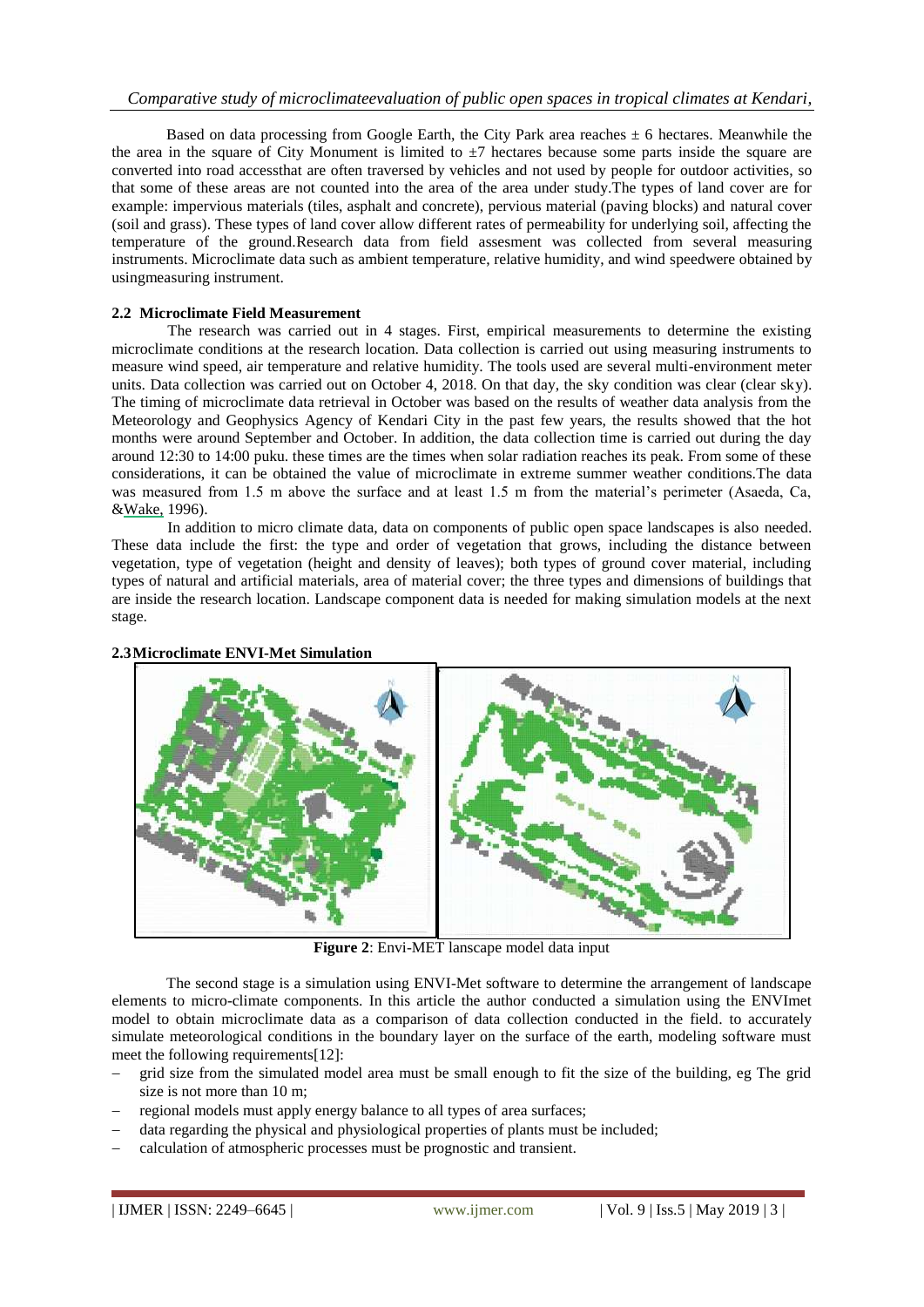## *Comparative study of microclimateevaluation of public open spaces in tropical climates at Kendari,*

Due to the limitations of the latest opensource version of ENVI-Met software (v4) to analyze areas in a large grid, this study still uses the previous version of ENVI-Met (v3). The three components of the microclimate are the same as those measured directly at the field research, namely air temperature, wind speed, and relative humidity. The objectives of this research is to compare the data result obtained between field measurements and simulation model. Basically the method with ENVI-Met model simulation is one way to describe the real conditions of the elements of the microclimate incertain region, therefore it is necessary to have a complete picture of the existing conditions to be simulated, i.e vegetation, building, surface material, and diurnal atmosphere data. The simulation is preceded by making a landscape model along with soft and hard material according to the identification carried out in the field. Furthermore, entering data that can be seen in the table, for example simulation time data, location coordinates, and some weather data.

| <b>Table1:</b> Envi-MET secondary data input |                                           |
|----------------------------------------------|-------------------------------------------|
| <b>Parameter</b>                             | <b>Value</b>                              |
| Temperature                                  | daytime: $32^{\circ}$ C                   |
| Relative humidity                            | daytime: 50 %Rh                           |
| Wind speed and direction                     | daytime: $1.5 \text{ m/s}$                |
| Date of model simulation                     | 4th October 2017                          |
| Coordinat location                           | $3^0$ 54° 30° -4 <sup>0</sup> 3°11° South |
|                                              | Latitude dan $122^0$ $23 - 122^0$         |
|                                              | 39° West Longitude.                       |

**Table1:** Envi-MET secondary data input

#### **2.4 Comparative microclimate result**

The fourth stage is to look for differences in the results obtained from field measurements and ENVI-Met simulations. Statistical software, namely SPSS with Paired T-Test is used for testing. The results of this comparison are used as a comparison in the development of the next outer spatial design.



### **III. RESULTS AND DISCUSSIONS**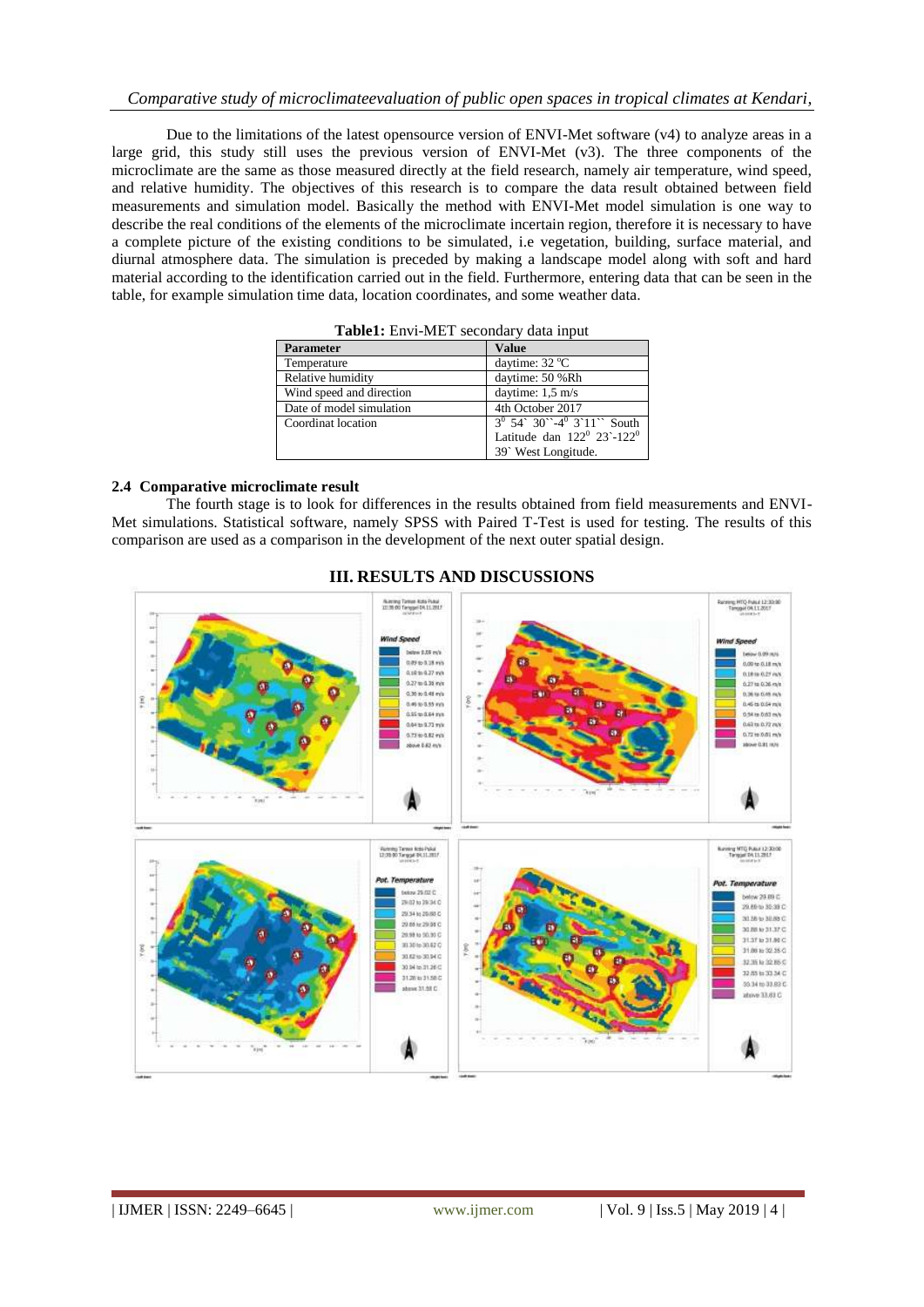*Comparative study of microclimateevaluation of public open spaces in tropical climates at Kendari,* 



**Figure 3:** ENVI-Met simulation result

Figure 3 is the result obtained in the model simulation method. If the results of the two methods are compared, generally the pattern shown between the two is quite the same, this is shown in table 2. The difference in the method used lies in the value obtained. In the ENVI-Met model simulation method, the parameters of wind speed and temperature show lower results than the field measurement method, whereas in the relative humidity variable, the model simulation method shows higher results than the field measurements. The following is a further explanation of the results obtained in both locations and the two methods of microclimate data collection.

|        |                                                    |                    | <b>Table2:</b> Result of Paired Samples Test |              |                              |                                 |          |          |                   |
|--------|----------------------------------------------------|--------------------|----------------------------------------------|--------------|------------------------------|---------------------------------|----------|----------|-------------------|
|        |                                                    | Paired Differences |                                              |              |                              |                                 |          |          |                   |
|        |                                                    | Mean               | Std.<br>Deviation                            | Std.<br>Mean | Errorthe Difference<br>Lower | 95% Confd. Interval of<br>Upper |          | df       | $Sig. (2-tailed)$ |
|        | <b>Paired Samples Test City Park</b>               |                    |                                              |              |                              |                                 |          |          |                   |
| Pair 1 | measurement<br>simulation(temperature)             | -4,20              | 1,01                                         | .33          | 3.42                         | 4.99                            | 12,39    | 8        | .000              |
| Pair 2 | Measurement-<br>simulation (wind speed)            | .23                | .20                                          | .06          | .08                          | .39                             | 3,57     | 8        | .007              |
| Pair 3 | Measurement-<br>simulation<br>(rel.<br>Humidity)   | $-26,76$           | 4,57                                         | 1,52         | $-30,28$                     | $-23,24$                        | $-17,55$ | <b>R</b> | .000              |
|        | <b>Paired Samples Test square of City Monument</b> |                    |                                              |              |                              |                                 |          |          |                   |
| Pair 1 | measurement<br>simulation(temperature)             | -2,60              | 1,36                                         | .43          | 1,63                         | 3.58                            | 6,05     | 9        | .000              |
| Pair 2 | Measurement-<br>simulation (wind speed)            | .34                | .46                                          | .14          | .00                          | .67                             | 2,30     | 9        | .046              |
| Pair 3 | Measurement-<br>simulation<br>(rel.<br>Humidity)   | $-18,66$           | 4,87                                         | 1,54         | $-22,15$                     | $-15,18$                        | $-12,10$ | 9        | .000              |

| Table2: Result of Paired Samples Test |
|---------------------------------------|
|---------------------------------------|

Based on the results of data collection wind speed obtained the average wind speed is higher on the square of City Monument than City Park, both based on data obtained from the field and through simulation models. the highest and lowest wind speeds in a row at City Park were 1.06 m/s and 0.34 m/s for field measurements while the highest and lowest simulation model wind speeds were 0.55 and 0.27 m/s. at the square of City Monument, the lowest and highest wind speeds for field measurements are 1.83 m/s and 0.4 m/s and for the lowest and highest wind speed simulation models are 0.63 m/s and 0.81 m/s.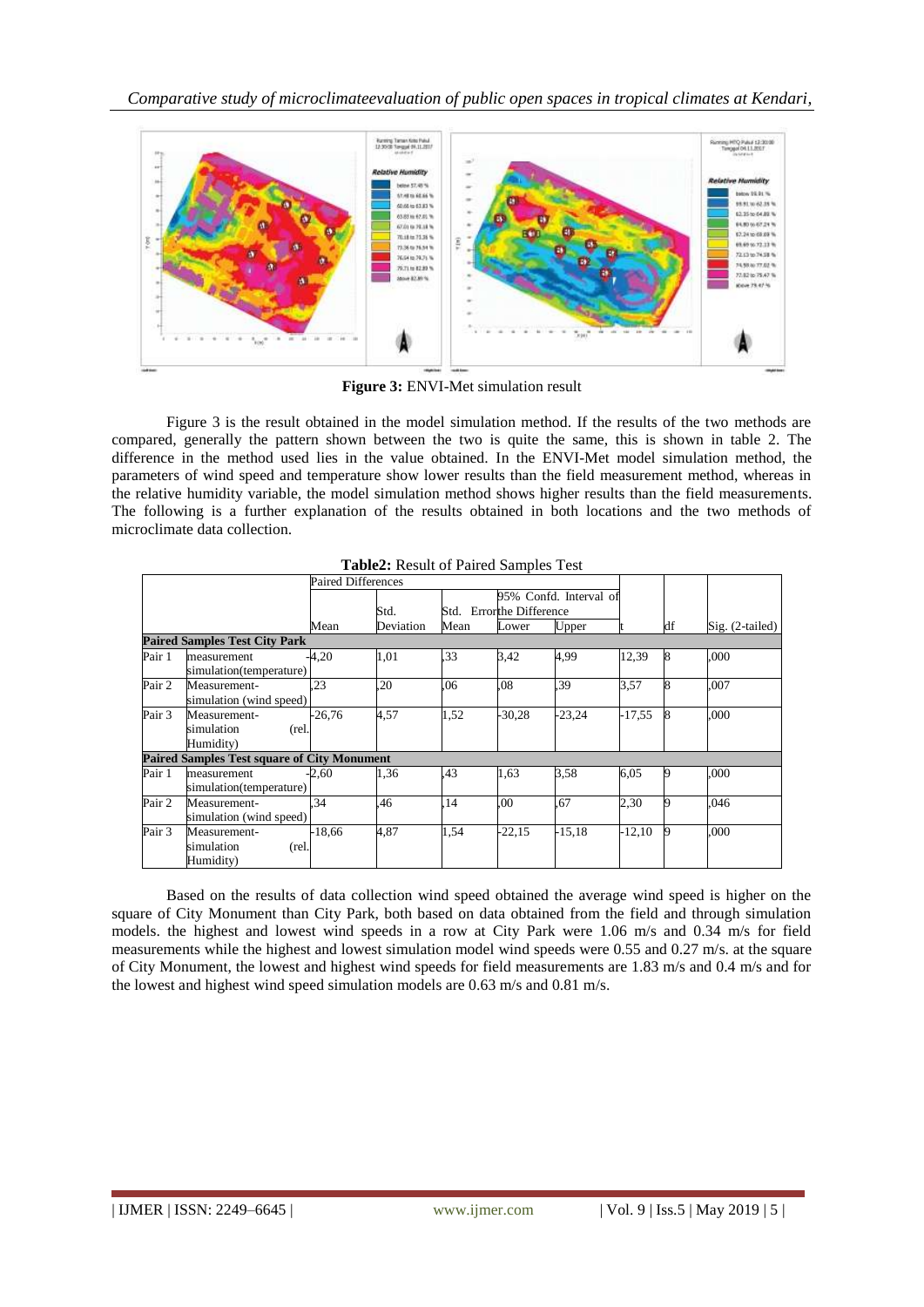



**Figure 4:** windspeedcomparison graph

This condition is supported by testing Paired T-Test in both locations and the two methods applied are field measurement and model simulation.Comparison between wind speed in the existing condition and model simulation can be seen from the probability / p value of the T Paired test which results in 0.007. This means that there are differences between the results of field measurements and simulations. At City Park theresultshows with an average difference of 0.238, the value is positive, meaning that the wind velocity tendency in the Envi-MET simulation method is lower by 0.238 m/s. Meanwhile, at square of City Monument the result shows an average value of a difference of 0.34, the value is positive, meaning that there is a lower tendency of wind speed in the Envi-MET simulation method of 0.34 m/s.



**Figure 5:** ambienttemperaturecomparison graph

The results obtained in the air temperature parameters indicate values that are far from the thermal comfort standard. Of the two locations studied, none of the values from the measurement point were within the threshold of comfortable value. Based on the results of field measurements, the lowest air temperature at the City Park location was recorded at  $32.06^{\circ}$ C and the highest was  $33.9^{\circ}$ C. While in the simulation results the lowest air temperature is  $29.02^{\circ}$ Cwhich is constant at some measuring points and the highest is  $30.03^{\circ}$ C. The similar pattern is shown in the results obtained at the square location of City Monument, the value of the simulation results is lower, the lowest temperature is  $31.86^{\circ}$ C, while the value of the field measurement is 33.7<sup>o</sup>C.

The comparison between the temperature in the existing condition and the model simulation can be seen from the probability/p value of the T Paired test which results in 0,000. This means that there are differences between the results of field measurements and simulations. At City Park theresultshows with an average difference of 4.208, the value is positive, meaning that there is a lower temperature tendency in the Envi-MET simulation method, which is lower by 4.208°C. Meanwhile, at square of City Monument the result shows with an average value of difference of 2.609, this value is positive, meaning that the temperature decreasing tendency in the Envi-MET simulation method is lower by  $2.609^{\circ}$ C.

However, on average, the air temperature in both data collection methods shows that the air temperature at the location of the square of City Monument is higher than that of City Park. City Park itself is an area with a higher percentage of vegetation than the square area of City Monument.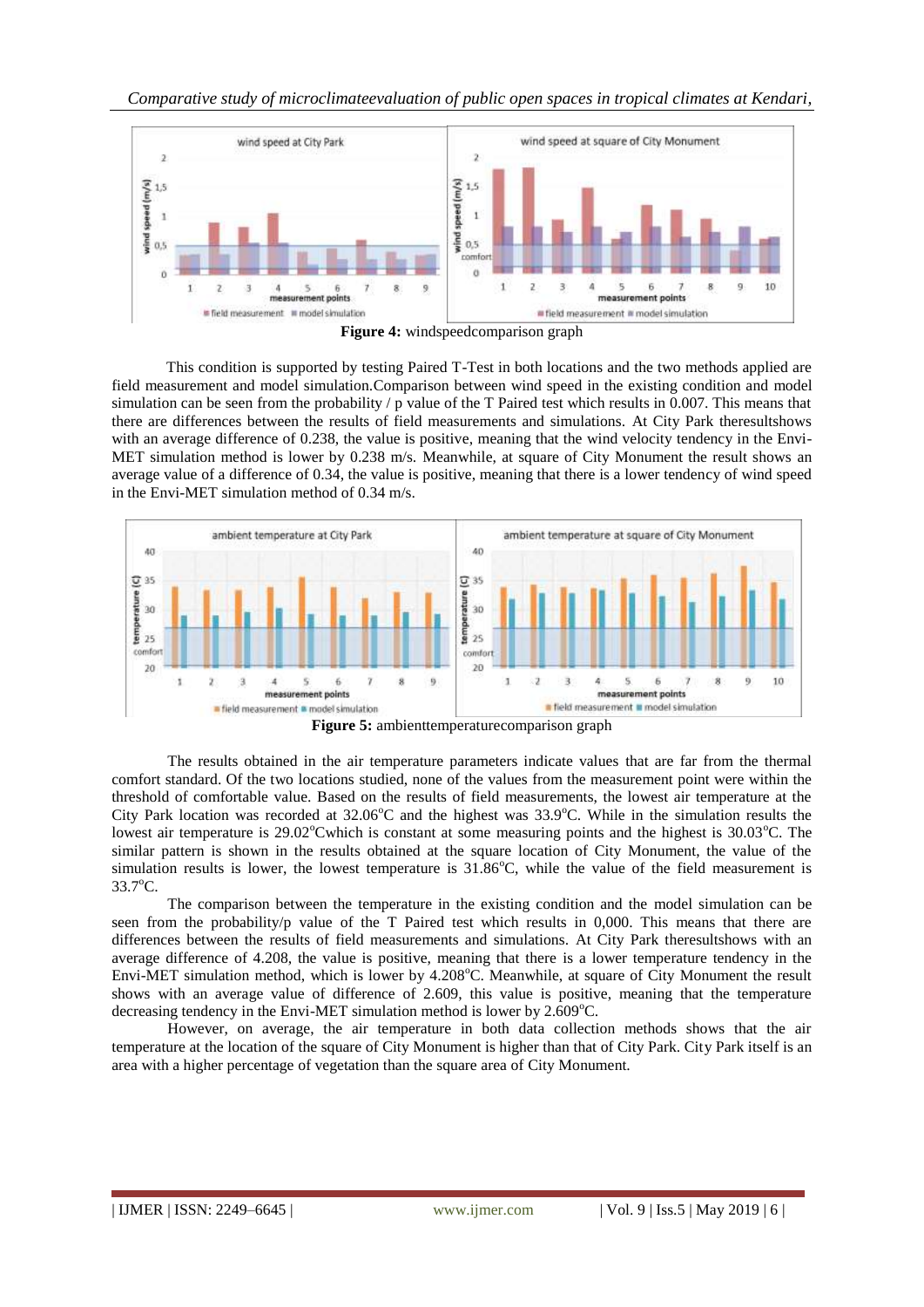*Comparative study of microclimateevaluation of public open spaces in tropical climates at Kendari,* 



same as the previous two parameters, there is a difference in the results obtained from both field measurements and model simulations on the relative humidity microclimate indicator.Comparison between relative humidity in the existing condition and model simulation can be seen from the probability / p value of the T Paired test with the result of 0,000. This means that there are differences between the results of field measurements and simulations. With an average difference of 26.765, the value is negative, meaning that the tendency of relative humidity in the Envi-MET simulation method is higher by 26.765%. Furthermore the paired result at can be seen from the probability / p value of the T Paired test which results in 0,000. This means that there are differences between the results of field measurements and simulations. With an average difference of 18,669, this value is negative, meaning that the tendency of relative humidity in the Envi-MET simulation method is higher by 18.666%.

Relative humidity results from the model simulation method look quite high at the City Park location. This is in line with the theory that areas with dense vegetation make the water content in the air more and more so that the relative humidity will be higher. this contrasts with the results of the square of City Monument where the results of the simulation show a drier air condition due to lower relative humidity. this is due to the lack of vegetation in this location.

#### **IV. CONCLUSIONS AND RECOMMENDATIONS**

Based on the results of this study, it was concluded that the values of climate parameters obtained on all distributions of ENVI-Met simulation points had a pattern distribution which tended to be the same as the results of field measurements. The distribution of the results of climate parameters in both methods also shows that the more naturally an area is, the closer to the thermal comfort standard. These results indicate that the ENVI-Met simulation results can capture variations in the components of air temperature, wind speed and air humidity and provide good predictive performance from the composition of vegetation and surface material. However, from the results of the statistical test, it shows the difference from the average value, for example higher and lower between methods. Based on the results of field assessment and simulations on the components of the open space microclimate, several recommendations were formulated as follows:

- 1. There are differences in microclimate parameter values namely air temperature, relative humidity and wind speed obtained through field measurements and model simulations
- 2. The statistical analysis shows there are differences result between ENVI-Mets model simulation and field measurements on some measuring points on both open space. The result of ambient air temperature and wind speed shows higher in field measurement than the simulation. Otherwise in relative humidity parameter, the result on field measurement shows lower than simulation model.
- 3. The differences in the results of microclimate parameters between field measurement methods and model simulations are smaller in the public space with a more natural landscape arrangement, in this case the study area located at City Park.
- 4. It is highly recommended for further research to identify and validate Envi-met simulation results based on environmental conditions at different locations.

#### **REFERENCES**

- [1]. R. Wulandari dan A. H. Sudibyakto, "Identifikasi Urban Heat Island di Kota Surakarta," Jurnal Bumi Indonesia, pp. 1-9, 2017.
- [2]. Sobirin dan R. F. Fatimah, "Urban Heat Island Kota Surabaya," Geoedukasi, pp. 46-69, 2015.
- [3]. V. N. Husna, N. I. Fawzi and I. A. Nur, "Measuring And Mitigating Urban Heat Island In Yogyakarta City Using Remote Sensing," International Journal Of Scintific & Technology Research, vol. 7, no. 7, pp. 57-60, 2018.
- [4]. A. V. Limas, P. A, N. W dan T. H, "Pembahasan Mengenai Efek Urban Heat Island dan Solusi Alternatif Bagi Kota Jakarta," J@TI UNDIP, pp. 29-34, 2014.
- [5]. J. Voogt, "Urban heat island," in Encyclopedia of Global Environmental Change, Vol 3, Chichester, Wiley, 2002, pp. 660-666.